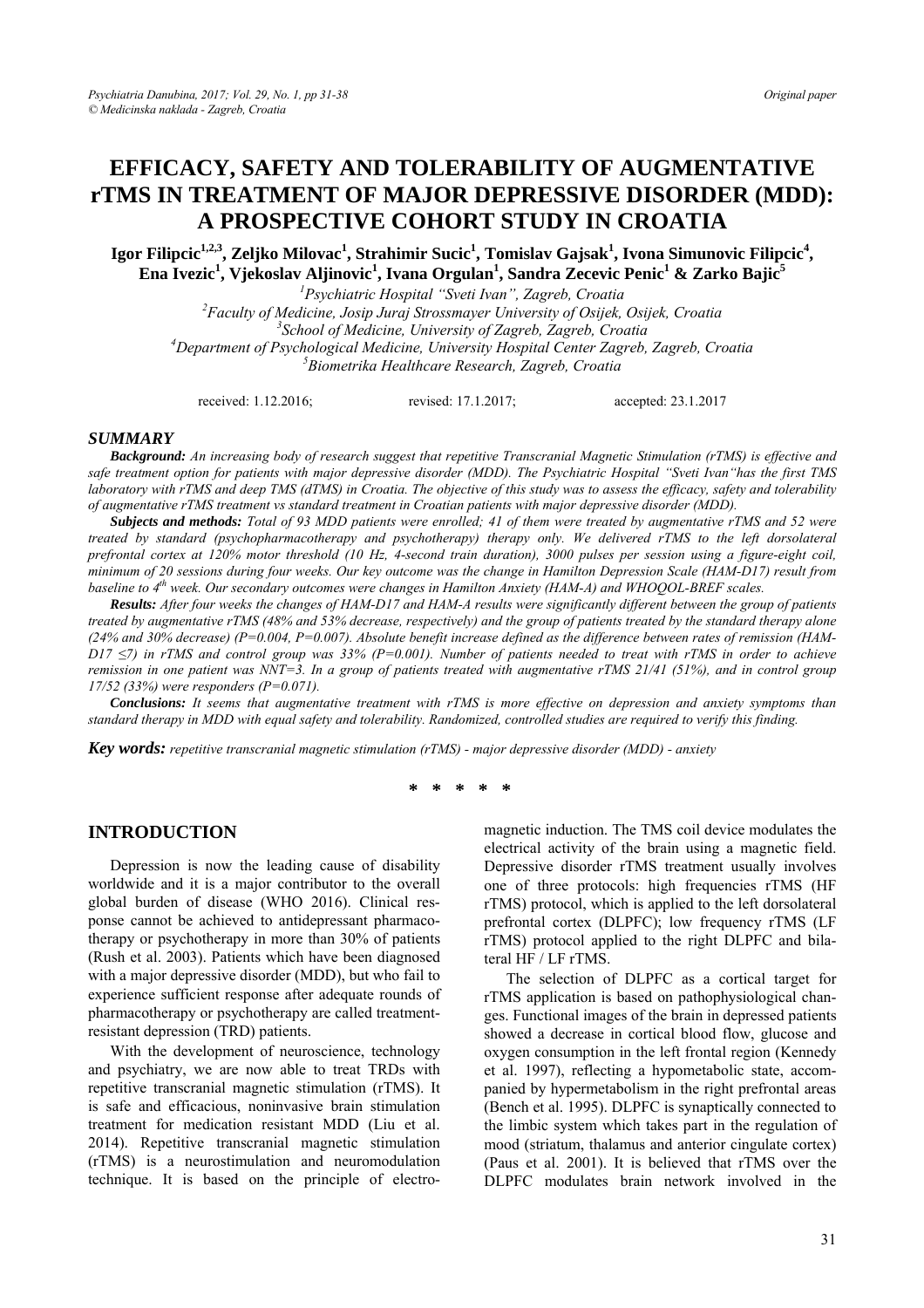regulation of mood and affects various neurotransmitters. Lan and colleagues (2016) described the structural changes in the brain (gray matter volume increased by 3.5-11.2%) in patients with a depressive disorder after rTMS treatment (Lan et al. 2016). Four regions in which they detect these changes were: left anterior cingulate cortex, the left insula, left superior temporal gyrus and the right angular gyrus. Increase in the volume of the left anterior cingulate cortex correlated with improvement of depression severity (Lan et al. 2016).

The first attempts at treating depressive disorder with rTMS are shown in a study by George and colleagues in 1995 after which numerous papers were published on this topic (George et al. 1995). A large number of randomized controlled trials (RCTs) and meta-analyses supported the antidepressant effect of TMS in patients with MDD when it was used in daily sessions over several weeks directed to the dorsolateral prefrontal cortex (DLPFC). Two large, multicenter, randomized controlled trials showed superior antidepressant efficacy of rTMS over sham rTMS. In the study by O'Reardon and colleagues, in 2007, 301 patients with TRD were treated with placebo or active rTMS over the left frontal cortex (DLPFC). After 6 weeks, patients in the active TMS group were about twice as likely to achieve remission compared to patients in the placebo group (MADRS: 14.2% versus 5.2%, HAMD 17: 15.5% versus 7.1%, HAMD 24, 17.4% versus 8.2%). Antidepressant effects were greater in TRD patients with less medication resistance (O'Reardon et al. 2007). In 2008, with the support of this and other similar research FDA (Food and drug administration) approved rTMS device for clinical treatment of TRDs. Another multicenter study involving a larger number of patients was the study by George and colleagues in 2010. It was conducted on 190 patients with MDD who were not taking their medications. A protocol of 10 Hz in the left prefrontal cortex with motor threshold to 120% (3000 pulses per session) was applied through three weeks of daily treatment. Remission was achieved in 14.1% of patients of the active group compared to 5.1% in the placebo group (George et al. 2010).

In a meta-analysis which studied the clinical response, remission, and the rate of discontinuation of therapy during treatment with HF rTMS, data were involved from 29 randomized controlled trials with a total of 1371 patients (Berlim et al. 2014). After an average of 13 sessions, clinical response was 29.3% and remission 18.6%, three times more than among those who received placebo therapy (Berlim et al. 2014).

The Psychiatric Hospital "Sveti Ivan" is the first hospital in Croatia to perform rTMS in therapeutic purposes. The objective of this study was to examine the efficacy, safety and tolerability of HF rTMS in treatment of MDD in Croatian patients.

## **SUBJECTS AND METHODS**

## **Study design**

This prospective cohort study was done during 2016 at Psychiatric Hospital Sveti Ivan, Zagreb, Croatia. The study protocol was approved by the Ethics Committee of Psychiatric Hospital Sveti Ivan. Informed consent was obtained from all patients. The study complied with World Medical Association Declaration of Helsinki 2013 (World Medical Association 2013).

## **Subjects**

The targeted population was patients of both sexes, diagnosed with major depressive disorder (ICD-10: F32 and F33) who were treated in a psychiatric hospital as outpatients, in daily hospital or who were hospitalized. Inclusion criteria were: ICD-10 and DSM-V major depression disorder, single or recurrent episode, treatment resistant depression (according to the Croatian clinical guidelines for treatment of depressive disorder, Mihaljevic et al. 2013) and ages between 20 and 70. Exclusion criteria were previous treatment with TMS, feromagnetic material close to the head, cardiac pacemaker, and implanted electronic device, history of uncontrolled epilepsy, suicidal ideation. We chose a consecutive sample of patients by the order of their arrival at the exam during the enrollment period.

## **Needed sample size**

Power analysis was performed before the start of the enrollment. A sample size of 68 achieves 80% power at p<0.05 to detect a standardized effect size f≥0.20 which corresponds to partial eta squared of  $\eta^2$ =0.04 of the repeated measures analysis of variance within-between interaction. Expecting up to 15% of respondents lost to follow up, the initially needed sample size was determined to be n=80 with equal sizes of two study groups. Power analysis was done in PASS 14 Power Analysis and Sample Size Software (2015) (NCSS, LLC, Kaysville, Utah, USA).

## **Outcomes**

Our key outcome was the change in Hamilton Depression Scale (HAM-D17) result from baseline to 4<sup>th</sup> week. HAM-D17 is a gold standard measure of the severity of depressive symptoms (Hamilton 1960, Bodo et al. 2016). Our secondary outcomes were the proportion of patients experiencing remission of symptoms defined as HAM-D17 score  $\leq$ 7, proportion of patients experiencing a positive response to treatment defined as the reduction in total score of >50% (Cusin et al. 2009), changes in results of Hamilton Anxiety Scale (HAM-A14) (Hamilton 1959) and four dimensions of The World Health Organization Quality of Life questionnaire (WHOQOL-BREF) (World Health Organization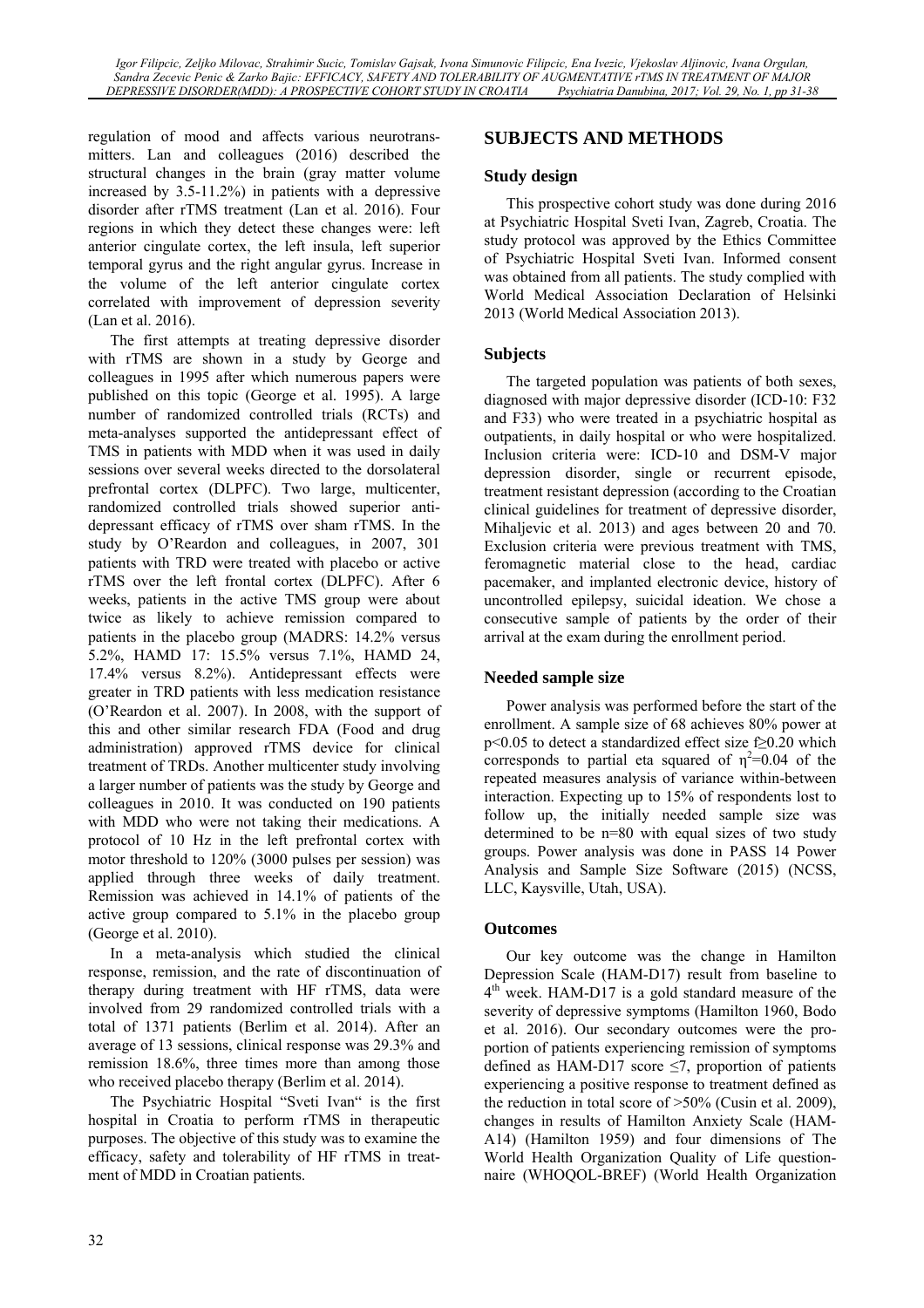*Igor Filipcic, Zeljko Milovac, Strahimir Sucic, Tomislav Gajsak, Ivona Simunovic Filipcic, Ena Ivezic, Vjekoslav Aljinovic, Ivana Orgulan, Sandra Zecevic Penic & Zarko Bajic: EFFICACY, SAFETY AND TOLERABILITY OF AUGMENTATIVE rTMS IN TREATMENT OF MAJOR DEPRESSIVE DISORDER (MDD): A PROSPECTIVE COHORT STUDY IN CROATIA* 

1993). HAM-A14 is originally clinician based questionnaire (Thomson 2015). The four WHOQOL-BREF dimensions were: physical health (items 3,4,10,15, 16,17,18), psychological health (items 5,6,7,11,19,26), social relationship (items 20,21,22) and environment (items 8,9,12,13,14,23,24,25) (World Health Organization 1996). HAM-D17 and HAM-A14 were administered by experienced and trained clinical rates, psychiatrists at baseline and after four weeks. WHOQOL-BREF was administered by patients themselves.

## **Independent variable**

Our independent variable was treatment with augmentative rTMS and standard therapy versus treatment with standard therapy (psychopharmacotherapy and psychotherapy) alone. Patients were allocated in the study groups accordingly to their subjective preferences and physician estimated tolerability based on initial mapping procedure. We delivered rTMS to the left dorsolateral prefrontal cortex at 120% motor threshold (10 Hz, 4-second train duration), 3000 pulses per session for a minimum of 4 weeks using a figure-eight coil. Each patient received a minimum of 20 sessions. All patients continued taking psychopharmacotherapy during their HF rTMS treatment.

## **Possible confounders**

Possible confounders whose effect we tried to control by multivariate analysis were sex, age, education, marital status, work status, diagnosis, existence of psychotic symptoms, duration of primary psychiatric illness, hospitalization or treatment in daily hospital or outpatients, severity of MDD at enrollment measured by the Clinical Global Impression-Severity (CGI-S) scale, number of previous psychiatric hospitalizations, number of psychiatric comorbidities, and number of somatic illnesses.

## **Statistical analysis**

The level of statistical significance was set at p<0.05, and we gave all confidence intervals at 95% level. In all instances, we used two-tailed tests. Differences between baseline measurement and the measurement at  $4<sup>th</sup>$  week follow-up were expressed as absolute and relative changes. The main statistical data analysis was done by analysis of covariance. Normality of univariate distributions were tested by Shapiro-Wilk test, and analysis of skewness and kurtosis. Outliers were defined as the cases with standardized values z>2.58. As the sensitivity analysis we repeated the analysis with and without removal of outliers. Homogeneity of variances was tested by Levene's test. Age, education, marital status, work status, diagnosis, psychotic symptoms, mode of treatment, number of psychiatric hospitalizations, Clinical global impression severity (CGI-S), number of psychiatric comorbidities,

and number of somatic illnesses were controlled as covariates. Partial eta squared  $(\eta^2)$  was given as the standardized effect size. Statistical data analysis was done by NCSS 10 Statistical Software (2015) (NCSS, LLC. Kaysville, Utah, USA).

## **RESULTS**

Total sample of 93 patients were enrolled; 41 of them allocated to the rTMS treatment, and 52 allocated to the standard treatment (Figure 1). Two study groups were comparable in terms of sex, age, work status, diagnosis, existence of psychotic symptoms and psychotropic medication (Table 1). However, there were several potentially clinically relevant differences between two groups that we tried to control by multivariate analysis. Patients in rTMS group were better educated, more often in a relationship, with somewhat longer duration of primary psychiatric illness and less psychiatric comorbidities.

## **Assumptions of ANCOVA**

Hamilton Depression Scale at baseline and at  $4<sup>th</sup>$ week in both group did not significantly deviate from the theoretically expected normal distribution (in rTMS group: Shapiro-Wilk statistic  $=0.99$ , df $=40$ ,  $p=0.851$ ; in control group: Shapiro-Wilk statistic =0.97, df=49, p=0.281). Only the distribution of HAM-D17 in rTMS group at  $4<sup>th</sup>$  week follow up may be considered moderately skewed (0.56). Other three distributions were approximately symmetrical with skewness <0.32. At baseline, mean and median were the same in control group and irrelevantly different in rTMS group (mean=17, median=18) what indicates that distributions were symmetrical. At  $4<sup>th</sup>$  week follow up, mean and median were the same in control group, and irrelevantly different in rTMS group (mean=9, median=8). In control group we detected 2 (3.8%) outliers in the baseline HAM-D17 measurement with z>2.58, and 1  $(2.0\%)$  in 4<sup>th</sup> week follow-up. In HAM-A14, in control group, we detected 1 (2.2%) outlier at baseline and 2  $(4.3\%)$  at 4<sup>th</sup> week follow-up. All secondary outcomes were approximately normally distributed except HAM-A14 in rTMS group. Skewness of this distribution was 1.09, and kurtosis was 0.30. In all cases Levene's test of equality of error variances did not indicate significant heterogeneity.

#### **Main results**

After four weeks, Hamilton Depression Scale and Hamilton Anxiety Scale results were statistically significantly different between the group of patients treated by rTMS and standard therapy (48% and 53% decrease, respectively) and the control group treated by the standard therapy only (24% and 30% decrease), after adjustment for HAM-D17, HAM-A14 and WHOQOL-BREF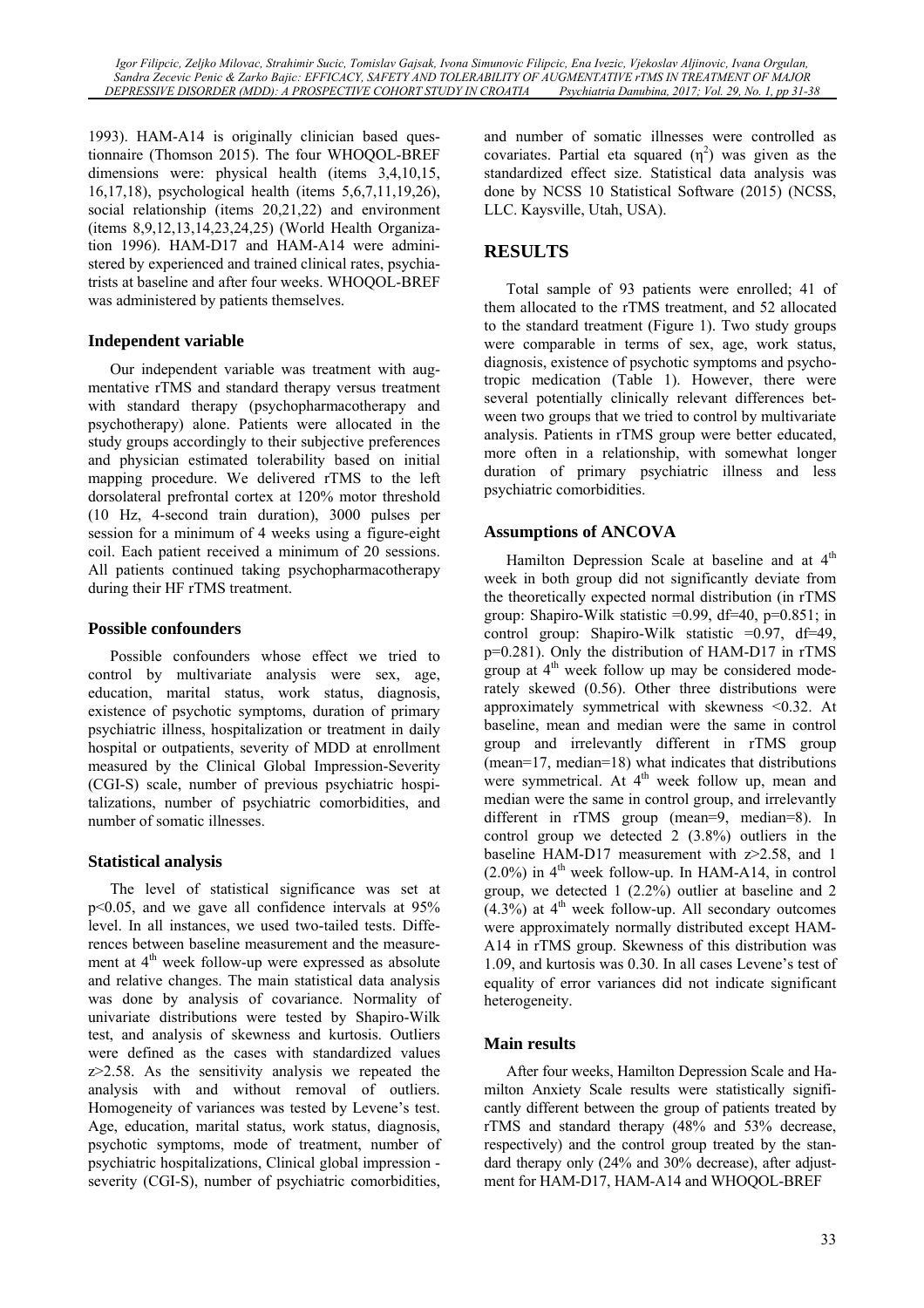| Igor Filipcic, Zeljko Milovac, Strahimir Sucic, Tomislav Gajsak, Ivona Simunovic Filipcic, Ena Ivezic, Vjekoslav Aljinovic, Ivana Orgulan, |                                                      |
|--------------------------------------------------------------------------------------------------------------------------------------------|------------------------------------------------------|
| Sandra Zecevic Penic & Zarko Bajic: EFFICACY, SAFETY AND TOLERABILITY OF AUGMENTATIVE rTMS IN TREATMENT OF MAJOR                           |                                                      |
| DEPRESSIVE DISORDER(MDD): A PROSPECTIVE COHORT STUDY IN CROATIA                                                                            | Psychiatria Danubina, 2017; Vol. 29, No. 1, pp 31-38 |

|                                                      |                  | Control $(n=52)$ | $rTMS(n=41)$ |           |  |
|------------------------------------------------------|------------------|------------------|--------------|-----------|--|
| Sex                                                  |                  |                  |              |           |  |
| male                                                 | 18               | (34.6)           | 15           | (36.6)    |  |
| female                                               | 34               | (65.4)           | 26           | (53.4)    |  |
| Age (years), median (IQR)                            | 55               | $(49-61)$        | 53           | $(42-61)$ |  |
| Education                                            |                  |                  |              |           |  |
| primary                                              | 5                | (9.6)            | $\mathbf{1}$ | (2.4)     |  |
| secondary                                            | 37               | (71.2)           | 25           | (61.0)    |  |
| university                                           | 10               | (19.2)           | 15           | (36.6)    |  |
| Marital status                                       |                  |                  |              |           |  |
| in a relationship                                    | 26               | (50.0)           | 24           | (58.5)    |  |
| single                                               | 26               | (50.0)           | 17           | (41.5)    |  |
| Work status                                          |                  |                  |              |           |  |
| employed                                             | 24               | (46.2)           | 16           | (39.0)    |  |
| unemployed                                           | 9                | (17.3)           | 12           | (29.3)    |  |
| retired                                              | 19               | (36.5)           | 13           | (31.7)    |  |
| CLINICAL CHARACTERISTICS                             |                  |                  |              |           |  |
| Diagnosis                                            |                  |                  |              |           |  |
| depressive episode (F32)                             | 9                | (17.3)           | 9            | (22.0)    |  |
| recurrent depressive disorder (F33)                  | 43               | (82.7)           | 32           | (78.0)    |  |
| Psychotic symptoms                                   | 10               | (19.2)           | 8            | (19.5)    |  |
| Duration of illness (years), median (IQR)*           | 3                | $(1-10)$         | 5            | $(0-11)$  |  |
| Mode of treatment                                    |                  |                  |              |           |  |
| outpatients                                          | $\boldsymbol{0}$ | (0.0)            | 21           | (51.2)    |  |
| daily hospital                                       | 12               | (23.1)           | 3            | (7.3)     |  |
| hospitalized                                         | 40               | (76.9)           | 17           | (41.5)    |  |
| Number of psychiatric hospitalizations, median (IQR) | 2                | $(1-6)$          | 3            | $(1-7)$   |  |
| Clinical global impression - severity (CGI-S)        |                  |                  |              |           |  |
| up to moderately ill                                 | 31               | (59.6)           | 21           | (51.2)    |  |
| significantly ill                                    | 13               | (25.0)           | 18           | (43.9)    |  |
| severely or very severely ill                        | 8                | (15.4)           | 2            | (4.9)     |  |
| Number of psychiatric comorbidities                  |                  |                  |              |           |  |
| none                                                 | 14               | (26.9)           | 10           | (24.4)    |  |
| one                                                  | 23               | (44.2)           | 26           | (63.4)    |  |
| two or more                                          | 15               | (28.8)           | 5            | (12.2)    |  |
| Number of somatic illnesses                          |                  |                  |              |           |  |
| none                                                 | 19               | (36.5)           | 16           | (39.0)    |  |
| one                                                  | 12               | (23.1)           | 9            | (22.0)    |  |
| two                                                  | 6                | (11.5)           | 9            | (22.0)    |  |
| three or more                                        | 15               | (28.8)           | 7            | (17.1)    |  |
| PSYCHOTROPIC MEDICATION                              |                  |                  |              |           |  |
|                                                      |                  |                  |              |           |  |
| Anxiolytics                                          | 41               | (78.8)           | 31           | (75.6)    |  |
| <b>SSRI</b>                                          | 16               | (30.7)           | 12           | (29.2)    |  |
| <b>SNRI</b>                                          | 20               | (38.4)           | 14           | (34.1)    |  |
| NaSSA                                                | 19               | (36.5)           | 9            | (21.9)    |  |
| <b>DNRI</b>                                          | 3                | (5.7)            | $\sqrt{2}$   | (4.8)     |  |
| <b>SARI</b>                                          | 6                | (11.5)           | 3            | (7.3)     |  |
| Other antidepressants                                | 6                | (11.5)           | 6            | (14.6)    |  |
| Overall $2nd$ generation antidepressants             | 38               | (73.0)           | 34           | (82.9)    |  |

|  | Table 1. Participants' baseline characteristics and psychotropic medication used during the trial |  |  |  |
|--|---------------------------------------------------------------------------------------------------|--|--|--|
|--|---------------------------------------------------------------------------------------------------|--|--|--|

Data are presented as number (percentage) of participants if not stated otherwise

Abbreviations:  $IQR =$  interquartile range;  $SSRI =$  selective serotonin reuptake inhibitors;

SNRI = serotonin and norepinephrine reuptake inhibitors; NaSSA = noradrenergic and specific serotonergic antidepressants;

DNRI = norepinephrine-dopamine reuptake inhibitors; SARI = serotonin antagonist and reuptake inhibitors

\* Duration of primary psychiatric diagnosis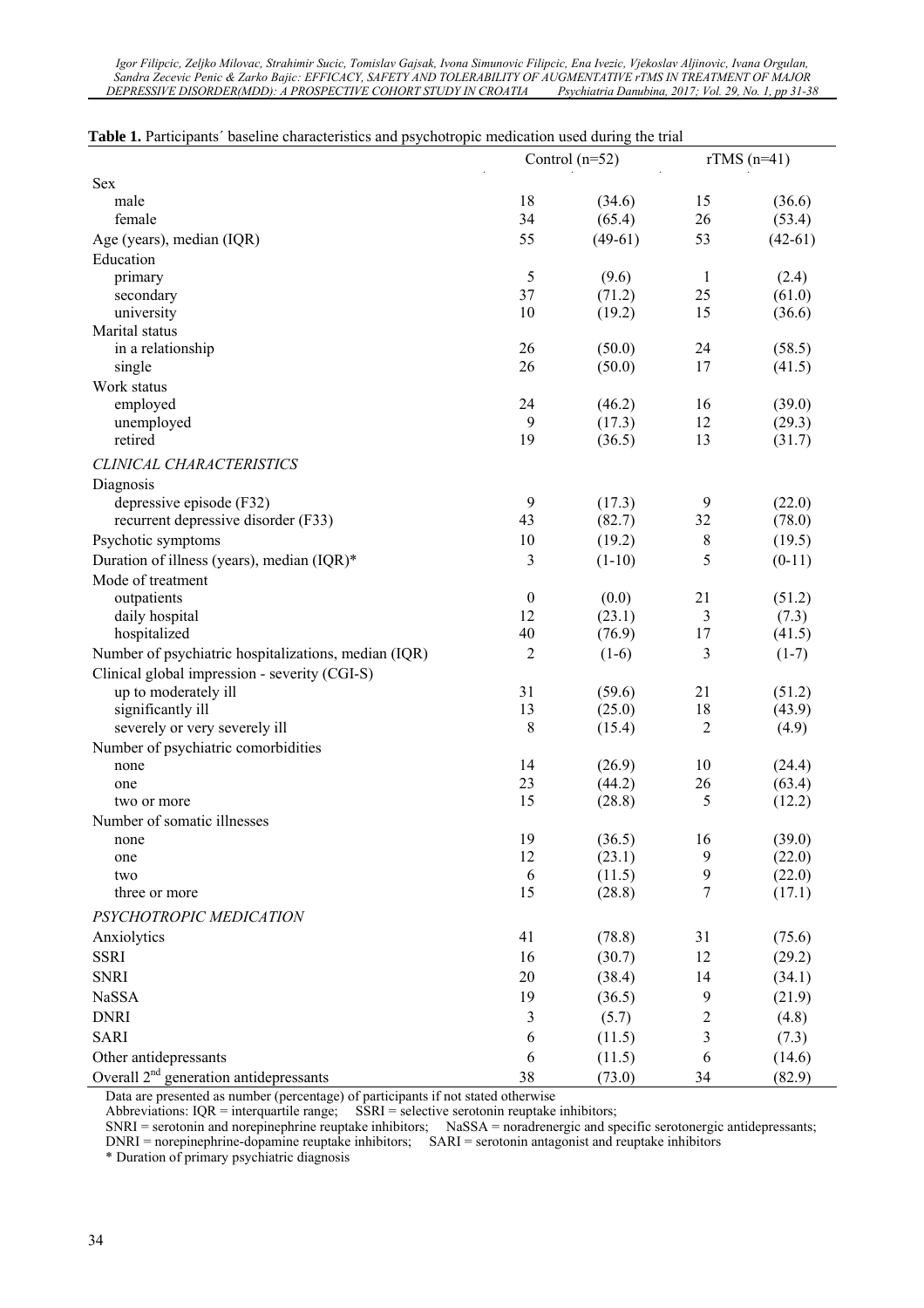baseline values as well as for patients age, education, marital status, work status, diagnosis, psychotic symptoms, mode of treatment, number of psychiatric hospitalizations, Clinical global impression - severity (CGI-S), number of psychiatric comorbidities, and number of somatic illnesses (Table 2). Proportion of patients achieving remission defined as HAM-D17 ≤7 points was significantly and clinically relevantly higher in rTMS than in control group (Table 2). Absolute benefit increase defined as the difference between rates of remission (HAM-D17  $\le$ 7) in rTMS and control group was ABI=33%. Relative benefit increase was RBI=201%. Number of patients needed to treat with rTMS in order to achieve remission in one patient was NNT=3. In a group of patients treated with augmentative rTMS  $21/41$  (51%), and in control group  $17/52$ (33%) were responders (a decrease in HAM-D scores of at least  $50\%$ ) (P=0.071). We have not observed significant differences in changes of WHOQOL-BREF four dimensions.

| Table 2. Differences in depression, anxiety and quality of life indicators from baseline to 4 weeks later |  |  |  |
|-----------------------------------------------------------------------------------------------------------|--|--|--|
|-----------------------------------------------------------------------------------------------------------|--|--|--|

|                                  |    |                 |    | Control $(n=52)$ |        | rTMS $(n=41)$ |    |                 |    |               |         |            |       |        |
|----------------------------------|----|-----------------|----|------------------|--------|---------------|----|-----------------|----|---------------|---------|------------|-------|--------|
|                                  |    | <b>Baseline</b> |    | After 4 weeks    | Λ      | $\Delta\%$    |    | <b>Baseline</b> |    | After 4 weeks | Λ       | $\Delta\%$ | P     | Effect |
| HAM-D17                          | 18 | (6.8)           | 13 | (6.5)            | $-4.9$ | 24%           | 17 | (5.7)           | 9. | (6.0)         | $-8.1$  | 48%        | 0.004 | 0.10   |
| Remission $(\leq 7)$ , n $(\% )$ | 4  | (7.7)           | 12 | (23.1)           | 15.4   | 200%          |    | (2.4)           | 20 | (48.8)        | 46.4    | 1933%      | 0.001 | 0.13   |
| Response $(>50\%)$               |    |                 | 17 | (32.7)           |        |               |    |                 | 21 | (51.2)        | 18.5    | 57%        | 0.071 | 0.19   |
| HAM-A14                          | 22 | (10.8)          | 15 | (8.0)            | $-6.7$ | 30%           | 21 | (8.6)           | 10 | (7.7)         | $-11.3$ | 53%        | 0.007 | 0.09   |
| <b>WHO BREF</b>                  |    |                 |    |                  |        |               |    |                 |    |               |         |            |       |        |
| Physical                         | 46 | (19.4)          | 43 | (25.1)           | $-3.1$ | $7\%$         | 40 | (16.6)          | 43 | (18.4)        | 2.5     | 6%         | 0.504 | 0.01   |
| Psychological                    | 44 | (21.6)          | 49 | (18.3)           | 5.0    | 11%           | 36 | (19.7)          | 45 | (20.1)        | 9.0     | 25%        | 0.872 | 0.00   |
| Social                           | 49 | (24.3)          | 52 | (23.7)           | 3.2    | 6%            | 46 | (23.5)          | 50 | (21.2)        | 3.4     | 7%         | 0.423 | 0.01   |
| Environment                      | 57 | (17.8)          | 62 | (17.6)           | 5.4    | 9%            | 61 | (15.0)          | 65 | (17.5)        | 3.8     | 6%         | 0.276 | 0.02   |

Data are presented as mean (standard deviation) if not stated otherwise

Abbreviations: HAM-D17 = Hamilton Depression Scale; HAM-A14 = Hamilton Anxiety Scale; WHO BREF = World Health Organization Quality of Life Brief Questionnaire dimensions;  $\Delta$  = absolute difference between the baseline and measurement after 4 weeks; ∆% = relative difference calculated as absolute difference divided by the baseline value;  $P =$  analysis of covariance, statistical significance of the difference at  $4<sup>th</sup>$  week follow up adjusted for baseline values of all outcomes and for age, education, marital status, work status, diagnosis, psychotic symptoms, mode of treatment, number of psychiatric hospitalizations; for Remission and Response Pearson Chi-Square; Clinical global impression - severity (CGI-S), number of psychiatric comorbidities, number of somatic illnesses, Effect = partial eta squared  $(\eta^2)$  given as the standardized effect size for numeric variables; Cramer's V given for categorical variables



**Figure 1.** Study flow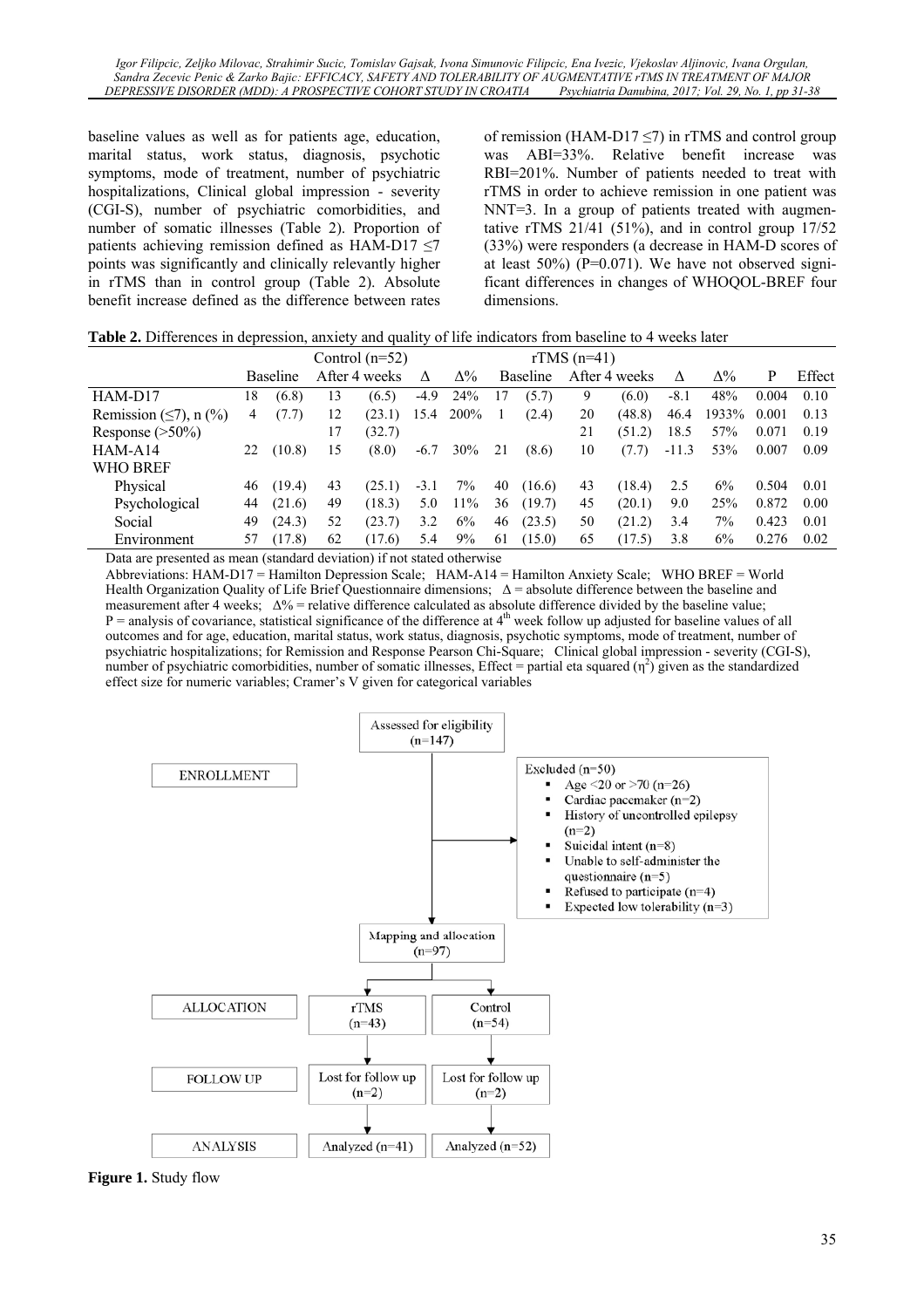

**Figure 2.** HAM-D17 at baseline and at 4<sup>th</sup> week follow up; error bars represent 95% confidence intervals



Measurement

**Figure 3.** HAM-A14 at baseline and at 4<sup>th</sup> week follow up; error bars represent 95% confidence intervals

#### **DISCUSSION**

Our study showed that HF rTMS was more effective and equally tolerable as the standard procedure in MDD in Croatian patients.

The efficacy of HF rTMS of the left DLPFC in depression is broadly documented (Lefaucher et al. 2014), although results from different studies vary with regard to the level of this efficacy (e.g., Loo et al. 1999, Rumi et al. 2005). In our study after four weeks of treatment with augmentative rTMS in MDD patients, a significant decrease (48%) in scores on the Hamilton depression rating scale HAM-D (from 17 to 9) (Figure 2) was observed, as well as significant decrease (53%) on HAM-A (from 21 to 10) (Figure 3). Although not statistically significant, we noticed indicative improvement in quality of life, particularly with regard to their psychological health (25%). After 4 weeks of treatment, control group of patients with MDD showed decrease (24%) in scores on the Hamilton depression rating scale HAM-D (from 18 to 13) and decrease (30%) on HAM-A (from 22 to 15) (Figures 2 and 3). Patients in the group treated with augmentative rTMS compared to patients in control group have larger decrease in HAM-D 17: 48% versus 24%, and in HAM-A 14: 53% versus 30%.

Although our study was not randomized and our control condition was not sham coil, the results are similar to first meta-analysis exploring the efficacy of augmentative rTMS for TRD (Liu et al. 2014). In that meta-analysis seven RCTs were included. Results from six RCTs showed that as a whole, 68/146 (46.6%) and 15/84 (22.1%) subjects in the active or sham rTMS groups were classified as responders, respectively. Also, in meta-analysis by Fitzgerald et al. (2016) which studied the rate of clinical response and remission, and the demographic and clinical predictors of response to rTMS from 11 clinical trials, remission rate was 31%, and the rate of clinical response was 46%. The results from our study showed that in a group of patients treated with rTMS in combination with medication 21/41 (51.2%) were responders (a decrease in HAM-D scores of at least 50%) and 21/41 (51.2%) remitters (scores in HAM-D of 7 or less).

Antidepressants are first line in the treatment of major depressive disorder, and all of our patients were treated with these drugs prior to TMS therapy. In our study, both groups received psychotropic medication in adequate and comparable doses but TMS group showed significantly greater decrease in HAM-D score HAM-A scores. Earlier studies have shown that rTMS hastens the response to antidepressant drugs in patients with major depressive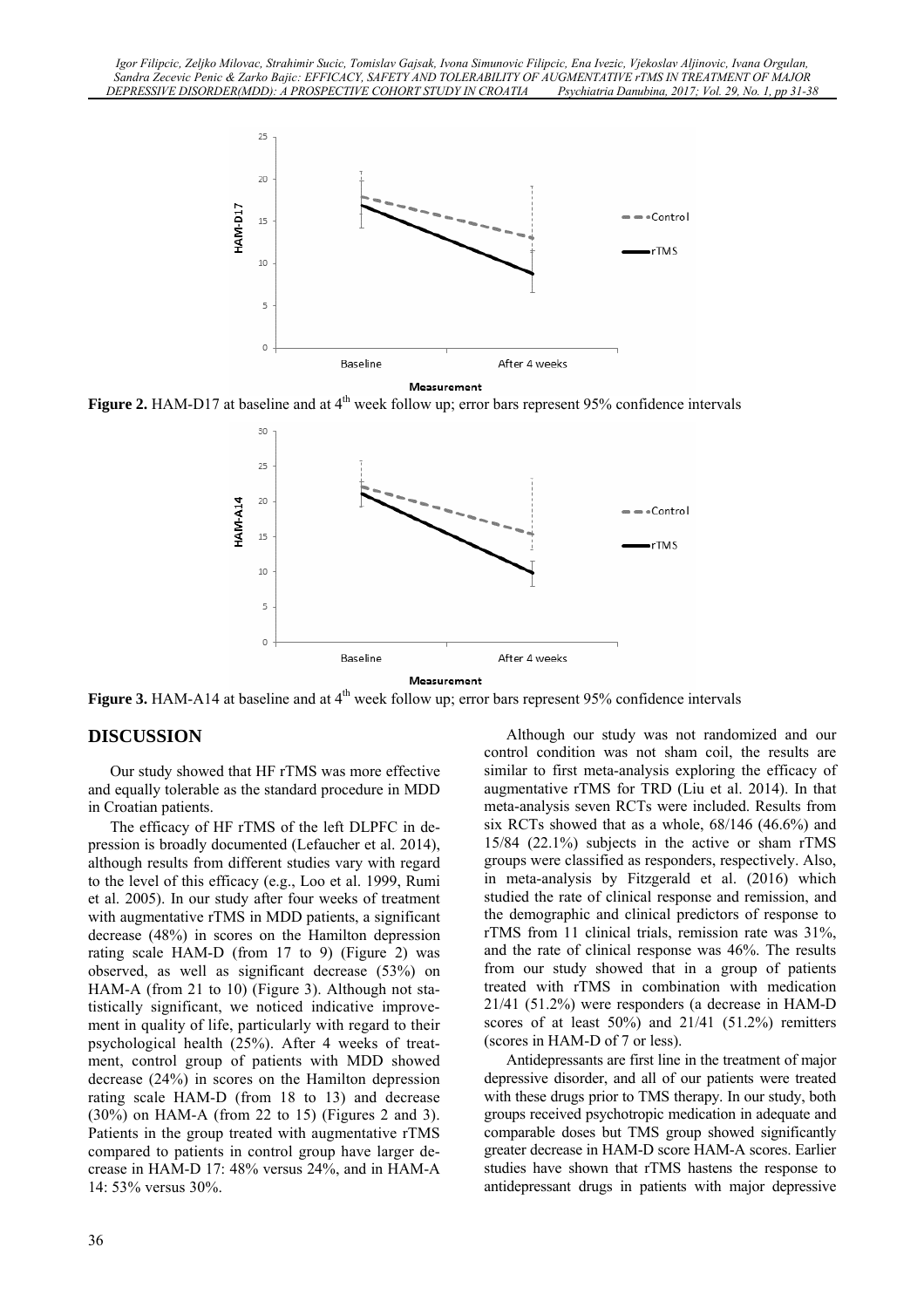*Igor Filipcic, Zeljko Milovac, Strahimir Sucic, Tomislav Gajsak, Ivona Simunovic Filipcic, Ena Ivezic, Vjekoslav Aljinovic, Ivana Orgulan, Sandra Zecevic Penic & Zarko Bajic: EFFICACY, SAFETY AND TOLERABILITY OF AUGMENTATIVE rTMS IN TREATMENT OF MAJOR DEPRESSIVE DISORDER (MDD): A PROSPECTIVE COHORT STUDY IN CROATIA* 

disorder (Rossini et al. 2005). Also, after the failure of medications, rTMS significantly increases the effect of antidepressants (Liu et al. 2014). More specifically, rTMS accelerated the onset of action and augmented the response to amitriptyline (Rumi at al. 2005), and as an add-on strategy of clinical significance in combination with escitalopram in patients with major depression resistant to non-tricyclic antidepressants (Bretlau et al. 2008).

In this study, we observed some improvement in quality of life of patients, particularly in psychological health, but it was not statistically significant. Some other studies described statistically significant improvements in quality of life after four week treatment. Solvason et al. (2014) observed statistically significant improvement in both functional status and QOL ((SF-36) and (Q-LES-Q)) outcomes in patients treated with active TMS compared with sham TMS during the acute phase of the randomized, sham-controlled trial (Solvason et al. 2014). Janicak and colleagues (2013) informed of significant improvement in functional status on a broad range of mental health and physical health domains on the SF-36 following acute TMS treatment). Similarly, statistically significant improvement in patient-reported QOL was observed on all domains of the EQ-5D and on the General Health Perception and Health Index scores. Berlim et al. (2011) found significant increase in the WHOQOL BREF scores for the global, physical and psychological QOL domains from baseline to week four in naturalistic trial, on 15 TRD patients.

Several clinical trials have confirmed the safety of rTMS. Induction of seizure is the most severe adverse effect, but given the small number of cases of seizures caused by rTMS, it is clear that the risk is extremely low (Del Osso et al. 2011). More often there are minor side effects in the sense of discomfort during the stimulation, local pain, pain in the neck, transient hearing changes and headaches after stimulation (Del Osso et al. 2011). In our study only few patients receiving rTMS reported headache and more of them reported site discomfort and facial twitching. Patients did not discontinue study participation because of adverse events. Two patients in rTMS group and two patients in control group discontinued study participation because of personal reasons. During rTMS treatment occurred no seizures.

In large, naturalistic, observational follow up study, TMS demonstrated a sustained durability of effect over 12 months (Dunner et al. 2014). To assess long term effectiveness of rTMS therapy patients are currently participating in follow up study.

#### **Limitations of the study**

Our study had several limitations. First, we did not randomize participants into the intervention and control group. For this reason, we controlled only the endogenous confounding factors that were explicitly included and measured. Second, there were relatively large baseline differences between our two study groups. We tried to control this source of bias by multivariate

analysis. Third, the outcome assessment was not done independently and blindly. The effect of this bias was most likely against the null hypothesis. Future studies with independent outcome assessment are needed in order to verify our findings.

#### **CONCLUSION**

It seems that augmentative treatment with HF rTMS is more effective on depression and anxiety symptoms than standard therapy in MDD with equal safety and tolerability. Randomized, controlled studies are required to verify this finding.

#### *Acknowledgements:*

Authors wish to acknowledge the work of all patients, physicians, and medical nurses who took part in the data collection.

The study was funded by Psychiatric Hospital Sveti Ivan, Zagreb, Croatia.

*Conflict of interest:* None to declare.

## *Contribution of individual authors:*

- Igor Filipcic was involved with study design, data collection, data interpretation, and manuscript preparation.
- Zeljko Milovac participated in the writing and multiple edits of the manuscript drafts and data collection.
- Strahimir Sucic, Tomislav Gajsak, Vjekoslav Aljinovic, Ivana Orgulan and Sandra Zecevic Penic participated in data collection.
- Ivona Simunovic Filipcic and Ena Ivezic reviewed the manuscript drafts.
- Zarko Bajic performed the statistical analyses and data interpretation

#### **References**

- *1. Bench CJ, Frackowiak RS & Dolan RJ: Changes in regional cerebral blood flow on recovery from depression. Psychol Med 1995; 25:247–61.*
- *2. Berlim MT, McGirr A, Beaulieu MM & Turecki G: High frequency repetitive transcranial magnetic stimulation as an augmenting strategy in severe treatment-resistant major depression: A prospective 4-week naturalistic trial. J Affect Disord 2011; 130:312–17.*
- *3. Berlim MT, van den Eynde F, Tovar-Perdomo S & Daskalakis ZJ: Response, remission and drop-out rates following high-frequency repetitive transcranial magnetic stimulation (rTMS) for treating major depression: a systematic review and meta-analysis of randomized, double-blind and sham controlled trials. Psychol Med 2014; 44: 225-39.*
- *4. Bobo WV, Anglero GC, Jenkins G, Hall-Flavin DK, Weinshilboum R & Biernacka JM: Validation of the 17-item Hamilton Depression Rating Scale definition of response for adults with major depressive disorder using equipercentile linking to Clinical Global Impression scale ratings: analysis of Pharmacogenomic Research Network Antidepressant Medication Pharmacogenomic Study (PGRN-AMPS) data. Hum Psychopharmacol 2016 May; 31:185-92.*